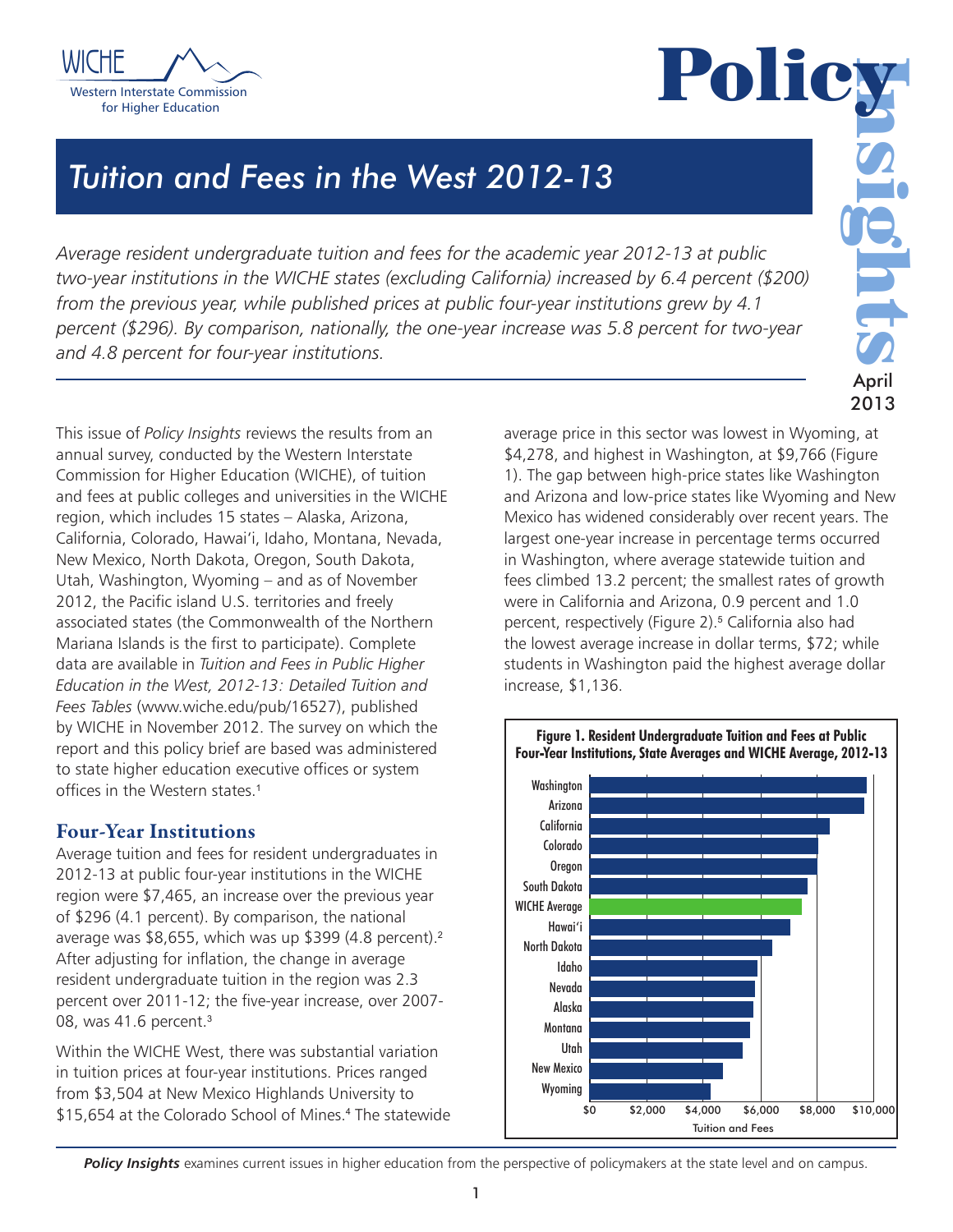

The average nonresident undergraduate tuition and fees at public four-year institutions in the region were \$19,315, up 4.0 percent from 2011-12, essentially the same rate of increase as for residents. But in dollar terms, the \$745 average increase for nonresident tuition across the region was two-and-a-half times the average increase for residents. New Mexico Highlands University charged nonresidents the lowest tuition, at \$5,672; while the most expensive institution for nonresidents was the University of California, Davis, at \$36,755.

#### Two-Year Institutions

The West's average tuition rate at two-year institutions, excluding those in California, exceeded the national figure for the seventh consecutive year. Tuition and fees for resident, in-district students at public twoyear colleges in the WICHE states, excluding California, averaged \$3,319 in 2012-13, an increase of \$200 (6.4 percent) over the previous year and \$905 (37.5 percent) over 2007-08.<sup>6</sup> The national average for tuition and fees, \$3,131, and the increase over the previous year, \$172 (5.8 percent), were both lower than the WICHE averages.<sup>7</sup> Excluding California, the West's inflationadjusted growth was \$144 (4.5 percent) in the past year.

Within the WICHE states, the two-year institutions in California continue to charge the lowest rates for indistrict students, at \$1,104. The next lowest rate was New Mexico's, at \$1,506; and the highest was South Dakota's, where the average was \$5,555 (Figure 3). The state with the largest increase when measured in dollars was Washington, where published prices went up by





\$421; the state also saw the biggest one-year percent increase,11.0 percent (Figure 4).

## Price Pressures Still Rising

Over the last few decades, Americans have come increasingly to view a higher education as necessary to individual success and widespread prosperity. Yet they harbor grave concerns over accelerating growth in published tuition prices, even as they acknowledge how essential higher education has become. Most recently,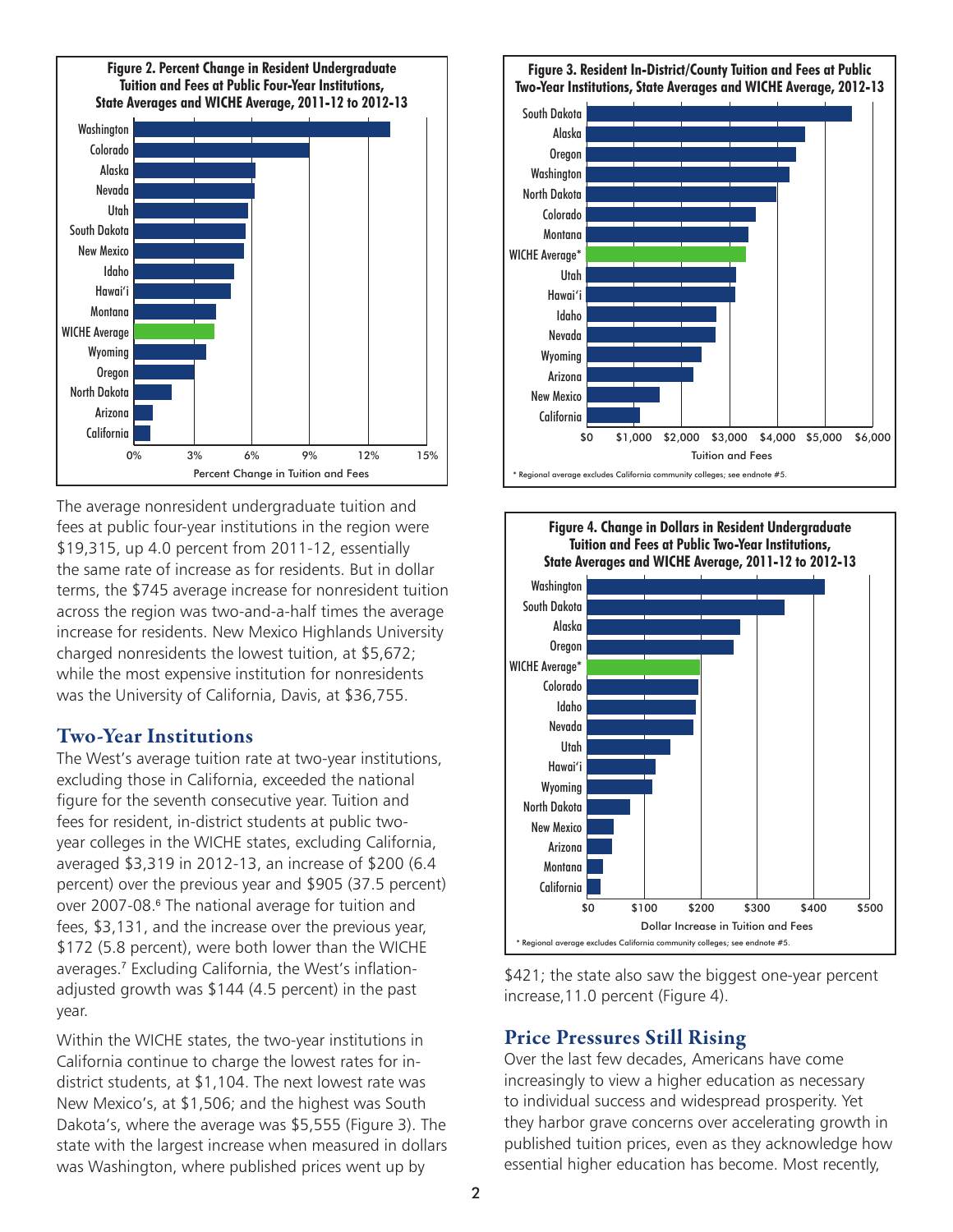the 2008 economic collapse and declines in family resources have substantially affected families' ability to pay for higher education, while states' continuing budget struggles have affected financial aid.

There has been consistently better news on the state of state revenue collections in the years since the official end of the recession. But those growing revenues are only starting to make their way into increased higher education investments in FY 2013 – and not in all states. Meanwhile, the combined effect of decreases in state appropriations to higher education between 2008 and 2012 and enrollment growth have left public institutions in most states to make do with far fewer dollars than before the recession.

Data from the annual *Grapevine* survey of state appropriations to higher education indicate that 19 states continued to see declines in the dollars directed to higher education in FY 2013, with decreases averaging 3 percent.<sup>8</sup> Among states that saw a rise in funding, increases averaged 3 percent. As shown in Figure 5, state appropriations for higher education in FY 2013 were down 2.3 percent for the WICHE region as a whole. This was notably better than last year's regional decline of 13.7 percent. If California, whose appropriations dropped 5.7 percent in FY 2012, is taken out of the picture, there is a slight increase in state appropriations to higher education for the WICHE region, 1.9 percent. (California made up 47 percent of all state higher education spending in the WICHE region in FY 2013. Its four-year enrollments comprised 37 percent of the regional total, while its two-year enrollments made up 65 percent of the region's total, in fall 2011, the most recent data available.) Eleven of the 15 states in the WICHE region experienced growth in funding levels from the prior year, averaging 3.4 percent and ranging from less than 1 percent in four states to as high as 13.7 in Wyoming. In addition to California's larger decline, three other states experienced declines of 1 percent or less from FY 2012.

Figure 5 also shows how state funding levels have shifted in the WICHE states since FY 2008, the last full fiscal year prior to the recession. In spite of hopeful increases in state appropriations in FY 2013, the figure shows how far behind states remain as they continue to claw their way back from the recessionary cuts – cuts that would have been far worse without the federal stimulus funding. Eleven Western states appropriated less in FY 2013 than in FY 2008. Eight states are down 10 percent or more – and in five of these, funding is down by 20 percent or more (by magnitude of decline: Arizona, California, Nevada, Washington, and New Mexico). Only Alaska, Montana, and Wyoming were



able to provide increases in funding over both the one-year and five-year periods; North Dakota increased funding by 35 percent since FY 2008, but had a negligible decrease over the last year.

Also, even though states are working to restore cuts to higher education in FY 2013, state appropriations are spread much more thinly, due to significant enrollment growth during the recession. Between 2007-2008 and 2010-2011, enrollment levels shot up by 9.7 percent in the West, before sliding back 1.9 percent in 2011-2012.

Results from the State Higher Education Executive Officers annual finance survey, which provides state appropriations per student (as opposed to total appropriations overall, as *Grapevine* does), show that state support for higher education across the WICHE region continued to slump in FY 2012, falling to \$5,543 from a high of \$7,886 in FY 2008, a drop of 29.7 percent (Figure 6).<sup>9</sup> Idaho's decline was the largest among the WICHE states, with per student (FTE) support falling by 41.7 percent. Higher education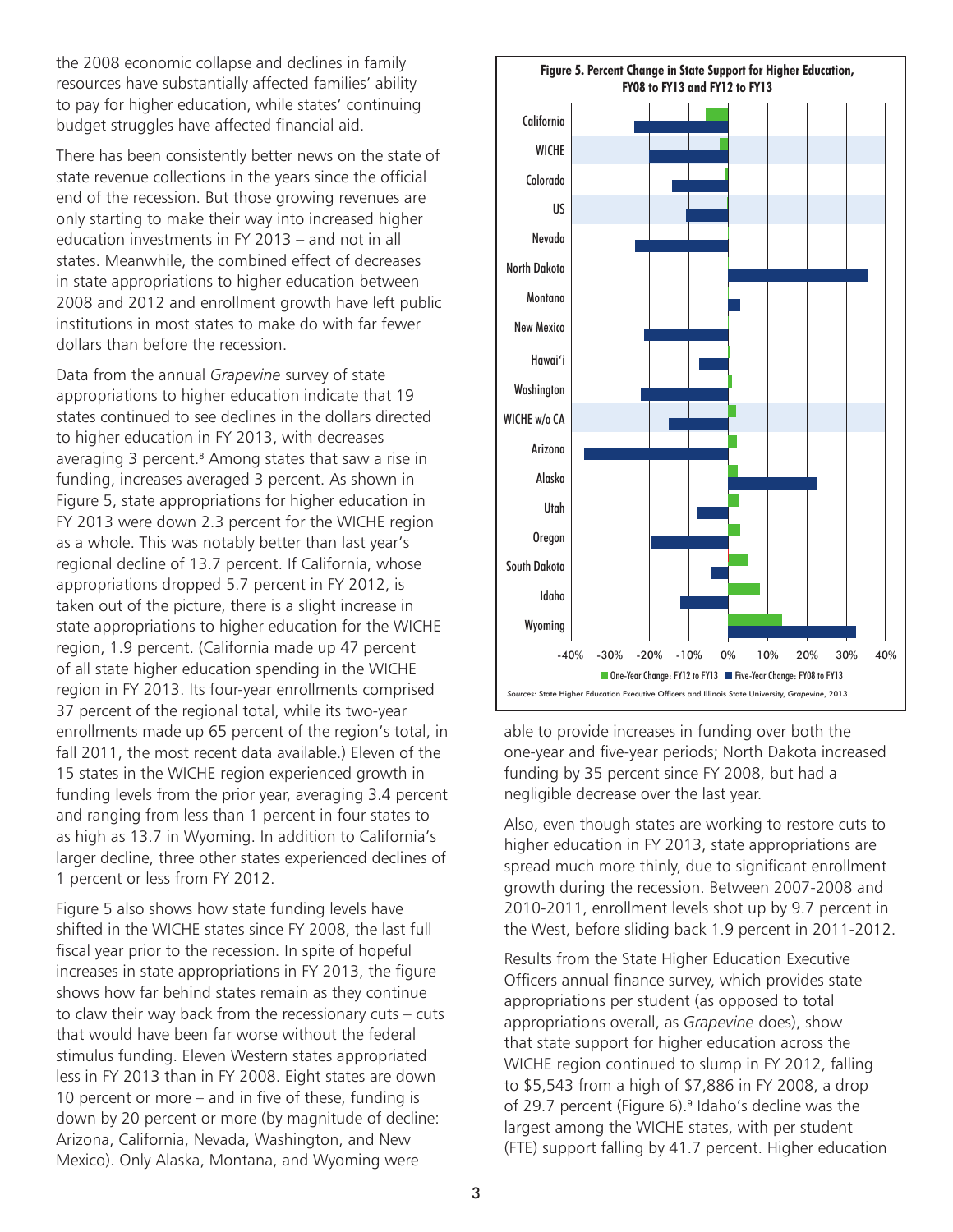investments in mineral-rich states like Alaska and North Dakota weathered the economic downturn much better – and North Dakota was even able to support an increase. In FY 2012 per student educational appropriations ranged from \$2,551 in Colorado to \$14,105 in Wyoming (Figure 7). The West demonstrates how widely varied states' higher education finance strategies are, with the share of operating revenues accounted for by educational appropriations ranging from 29.2 percent in Colorado to 86.2 percent in Wyoming.

State financial aid also plays a critical role in access and affordability. Many states were able to increase



state aid appropriations even as the economy was still recovering, due in large part to funding from the American Recovery and Reinvestment Act. But as federal stimulus dollars ran out, states found their financial aid programs squeezed, thanks to swelling numbers of eligible applicants and competition for finite resources. The average state financial aid per student in FY 2012 was \$520 in the U.S. and \$320 in the WICHE region (Figure 7). Five WICHE states provided aid above the regional average, ranging from \$431 in Colorado to \$1,262 in Wyoming. Ten states provided aid below the regional average, with seven of them coming in at less than \$100 per student. State aid per student increased since FY 2008 in six Western states, despite the recession and the end of stimulus funding, but it decreased in seven states (Alaska and Nevada did not report any state aid).



This year's report shows that the substantial increases in sticker prices that characterized the recession appear to have moderated in 2012-13, although pressures on tuition are unlikely to abate in the foreseeable future. The budget-balancing task in many states is also becoming somewhat easier, due to rising tax revenues. And the improving economy may offer crowded institutions some relief, as more individuals enter the workforce due to a rising opportunity cost of attending college instead (though if that trend continues, it could slow national progress toward developing the highly educated workforce projected to be needed for economic growth).<sup>10</sup> However, there remain significant hazards on the horizon, and pressures on tuition are unlikely to abate in the foreseeable future. Public institutions are at a point of fiscal weakness, increasingly reliant on tuition payments to cover expanded operating costs. It is not clear how long a rapidly diversifying, less financially secure population can support a high-quality higher education enterprise through user fees.

Meanwhile, prospects for a substantial recovery in higher education funding are dampened by unpredictability at the federal level about debt reduction, borrowing limits, spending, and sequestration. While the Pell Grant program is exempt from the budget sequestration for 2013, other student aid programs could be impacted, and the highest-need students may be affected the most. On top of that, certain institutions could be particularly affected by cuts in federal research funds.<sup>11</sup> Finally, higher education must compete for any increases in tax revenue with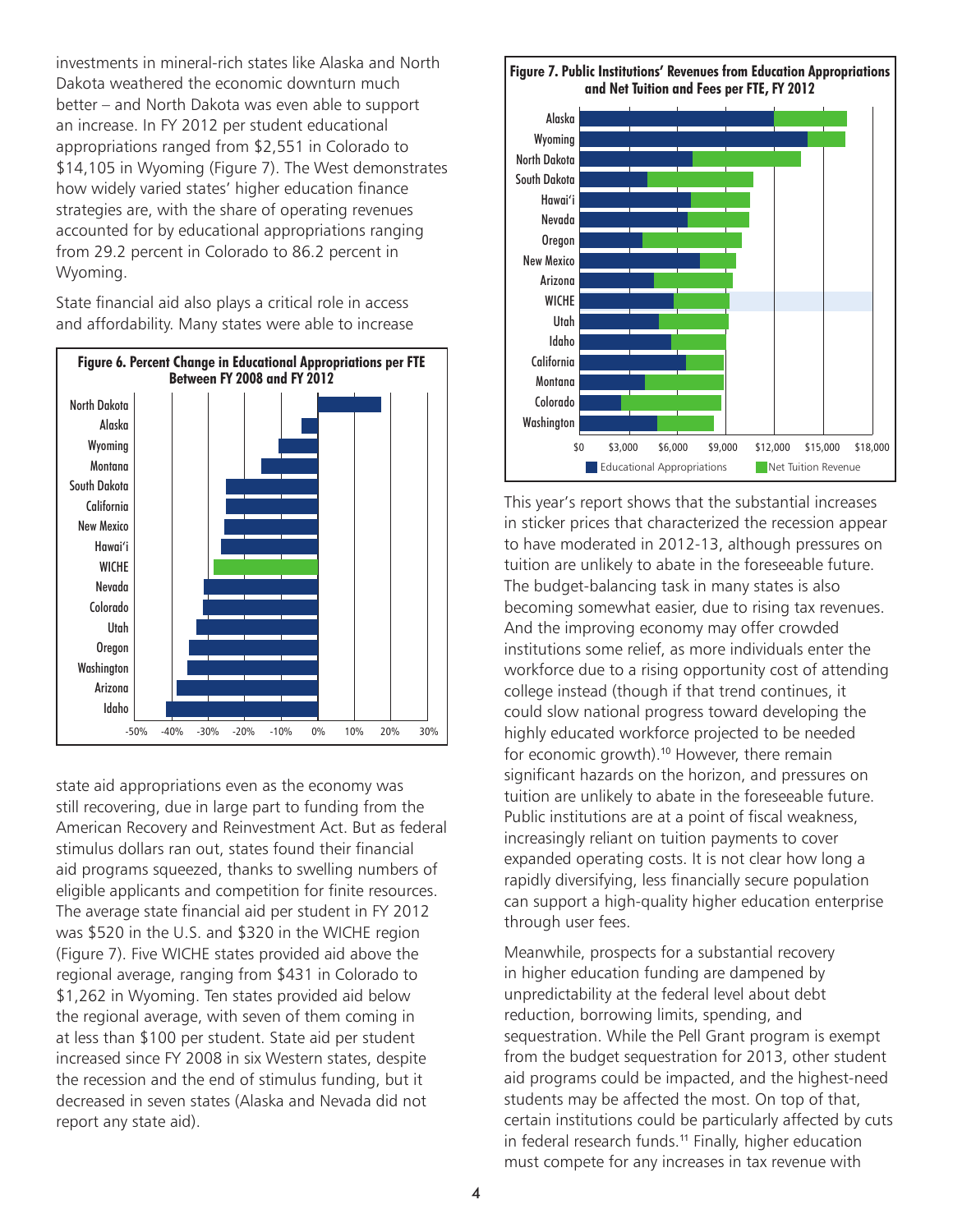other services and programs that continue to face high levels of demand.

# Policy Implications

As state tax revenues climb, policymakers will face loud calls to restore prior years' cuts to higher education institutions' direct appropriations. Such restorations are critical when cuts have seriously undermined institutions' ability to fulfill their basic missions: in California – as just one example – the community college system has been forced to turn away hundreds of thousands of students.<sup>12</sup>

But policymakers will also have the opportunity to consider how to distribute new dollars to promote changes that better serve the public good. And amidst all the grim news that has washed over the higher education industry during the recession, in some states such changes are being made or seriously considered. While the debate rages on about how our nation should pay for public goods and services, the actions and strategies of those states may provide a model for constructive change.

*Revenue enhancement.* Nowadays, budgets must be kept balanced by constitution in most states – and too often that means "balancing" the budget on the back of higher education. Because of this the higher education industry may have the most to gain from policies that feature revenue enhancement (even if those policies only yield less draconian cuts and not actual funding increases).

That is why California's decision to raise taxes to support higher education as it works its way out of the hole created by the recession is notable (especially considering the fact that increasing taxes in the state requires a super majority of two-thirds in the Legislature). California's funding to higher education has been slashed by \$2.25 billion since 2008 (19.3 percent). The FY 2013 budget included agreements with the University of California not to raise tuition and with the California State University system to keep tuition at 2011-12 levels. In exchange, the systems got a boost in appropriations, made possible by new revenue from an income tax increase on top earners, which was approved by voters through Proposition 30 in the November 2012 election.

*Outcomes-based performance funding*. States continue to show growing interest in outcomesbased performance funding policies that are aimed at explicitly aligning state payments to institutions with goals for improved productivity and degree completion. Outcomes-based and performance-funding models

have gained significant momentum, spurred on by efforts by the National Governors Association and Complete College America, substantial foundation backing, and increasing bipartisan support from federal legislators and leaders in the nonprofit world. Such efforts are also bolstered by the increasing feasibility of tracking student achievements, as demonstrated by statewide longitudinal data systems (SLDS).<sup>13</sup>

This type of model may help ensure that limited resources are used as efficiently as possible and to benefit as many students as possible. It may also provide options for targeting financial support to needier students without losing sight of success and completion. Nine Western states considered productivity- and performance-enhancing measures during the 2011 and 2012 legislative sessions, but most of the activity related to planning, commissions, and studies. Only Colorado, New Mexico, South Dakota, and Washington passed legislation on some aspect of outcomes-based funding.<sup>14</sup> Other states have implemented some aspects of outcomes-based performance funding through their governance structures, without legislation.

*State-funded financial aid*. Another promising experiment on the state financial aid side is underway in Colorado. Recognizing that basically flat levels of state-based aid were, amidst rising costs and growing numbers of needy students, having less and less impact, Colorado introduced a system for FY 2014 onward that targets undergraduate need-based aid based on student progression and completion. The new approach will replace the state's longstanding policy of distributing aid in different amounts to institutions based on their price levels and instead make allocations to them under a new approach aimed at creating incentives to produce higher rates of completion. Institutions will receive allocations based on the Pell-eligible students they enroll, with amounts increasing for students closer to completing their programs. Amounts start at \$610 for freshmen and climb by \$200 for every 30 credit hours completed, up to 90 credit hours, adding up to \$1,210 for seniors.

Additionally, South Dakota announced that it would create a state-funded need-based grant aid program, meaning that all 50 states now have some kind of needbased grant program. South Dakota's new program will be relatively modest at first. It adopts a novel strategy, requiring participating institutions to put \$3 of their own money towards need-based support for every \$1 of state funding they receive from the program. The program will also insure that the funds are concentrated